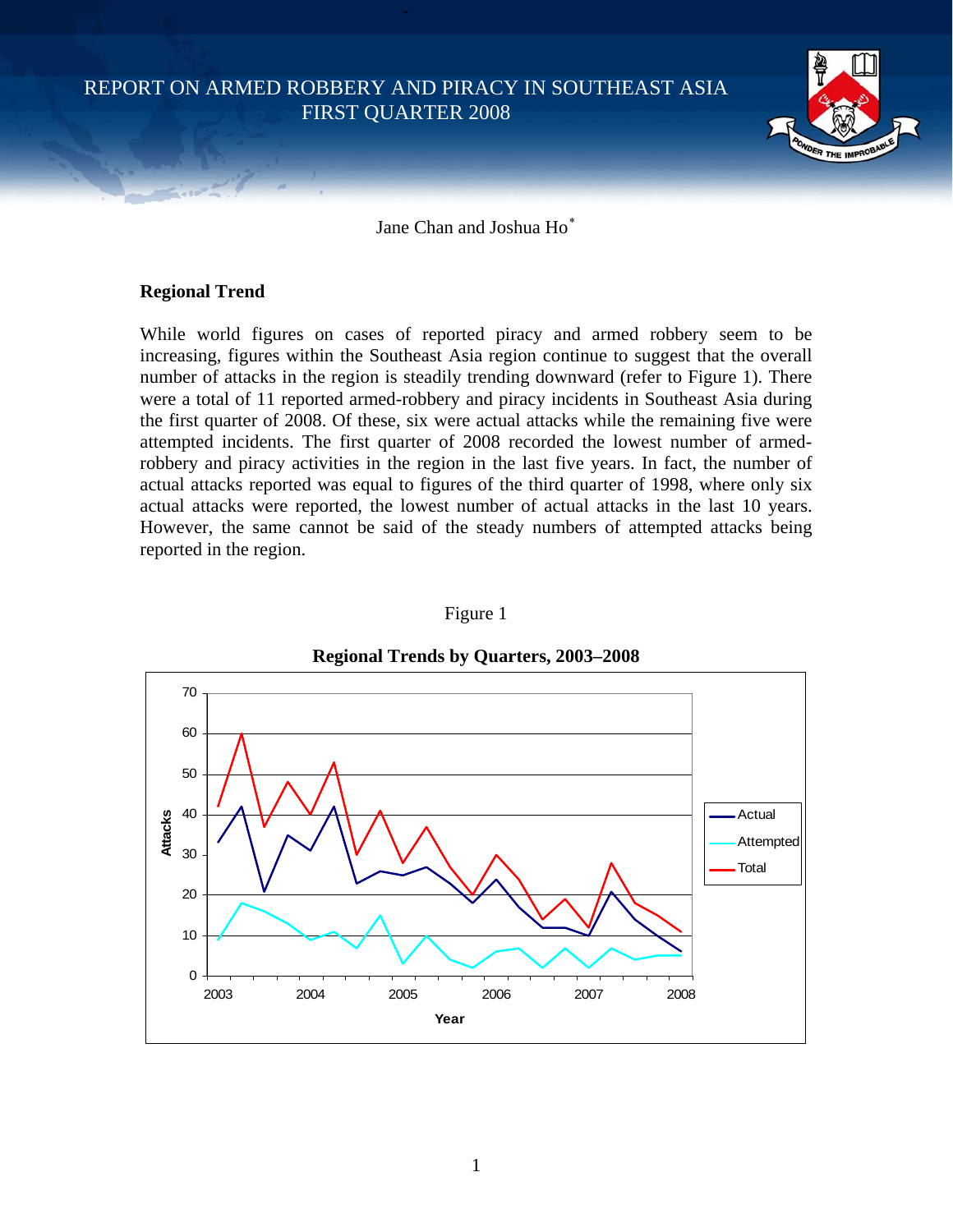

# **Types of Attacks**

Although theft and/or robbery still make up the main type of attacks in the first quarter of 2008, one of the reported attacks turned violent, resulting in three fatalities and two injuries. As four of the six actual attacks reported during the first quarter of 2008 were theft and/or robbery cases, the violent boarding incident served as a harsh reminder of the possible level of violence one can face in an attack at sea. A first-quarterly comparison over the last five years saw a consistent pattern of the types of attacks being perpetrated in the region (see Figure 2). Based on previous analyses of the modus operandi common to this region, it was often concluded that such attacks were by and large opportunistic in nature. However, details of recent reports on attempted attacks seem to suggest a rather different trend. All five of the attempted attacks saw two or more hostile vessels operating concurrently, suggesting a planned and synchronized operation. Fortunately, all five possible targets were vigilant and engaged appropriate and timely evasive manoeuvres to avoid such attacks.

### Figure 2



### **Types of Actual Attacks, First Quarterly Comparison, 2003–2008**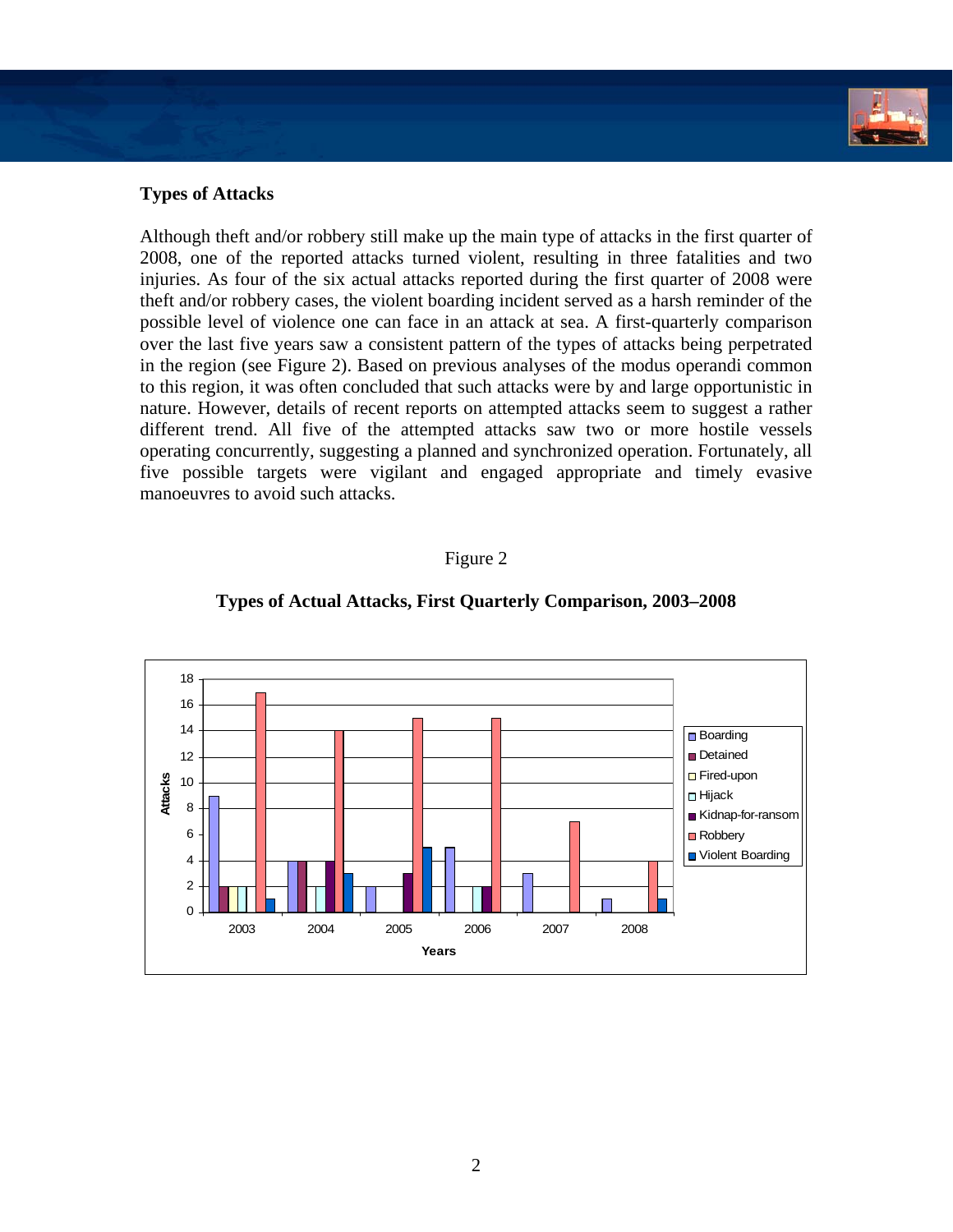

## **Types of Weapons**

Of the six reported actual attacks, three saw the perpetrators armed with knives. Unfortunately, the only reported attack that saw the use of guns resulted in three fatalities and left two others injured. Knives were used in half of the reported incidences during the first quarter of 2008. First-quarterly comparison over the last five years saw a similar gun-knife ratio being used during those quarters (see Figure 3). More reports during those selected quarters provide information of the types of weapons being used as opposed to the annual figures where more than half of the reported incidences do not furnish such information. Information on the types of weapons used during attacks is an important gauge of the trend and potential violence that take place in regional waters.

### Figure 3

## **Types of Weapons, First Quarterly Comparison, 2003–2008**

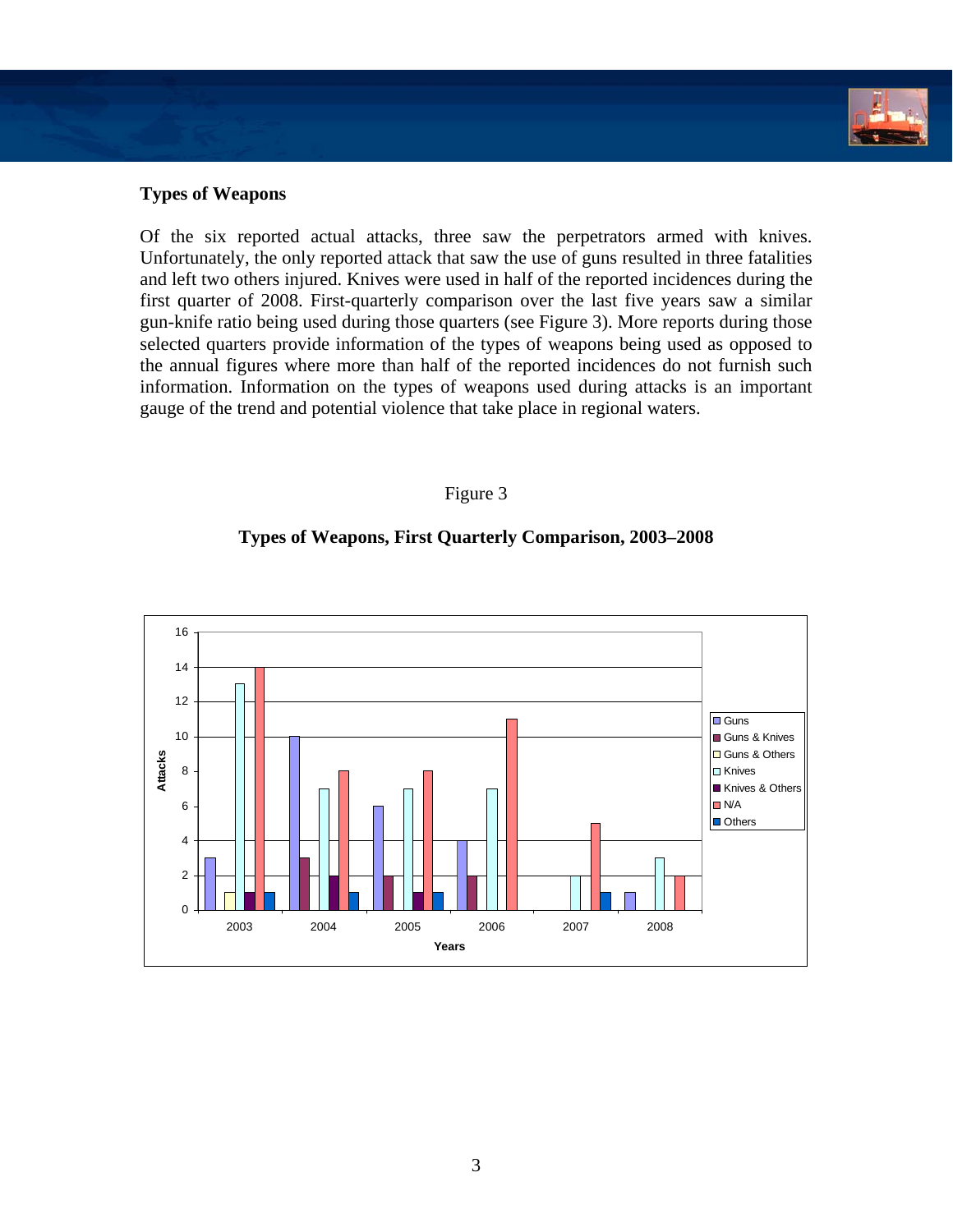

## Location of Attacks

The locations of the few reported cases of piracy and armed robbery attacks during the first quarter of 2008 in the Southeast Asia region do not reflect a particular hotspot within regional waters (see Figure 4). Although ports and anchorages were the most commonly targeted areas of attacks in Southeast Asia (where more than two-thirds of the attacks took place while vessels were at anchor and/or at berth), the regional trend seems to suggest that the more serious attacks almost always took place further offshore, targeting steaming vessels on local voyages. The most serious reported attack during the first quarter of 2008 was perpetrated in the body of water between the mainland and Polillo Islands, Philippines. Drawing from the attempted attacks reported during the first quarter of 2008, all cases seem to suggest coordinated attacks targeting steaming vessels further offshore. As all of these reported attempts were successfully evaded, it seems to suggest that crews were in a better position to defend themselves against piracy and armed robbery attacks while at sea.

### Figure 4



### **Location of Actual Attacks in Southeast Asia, First Quarter, 2008**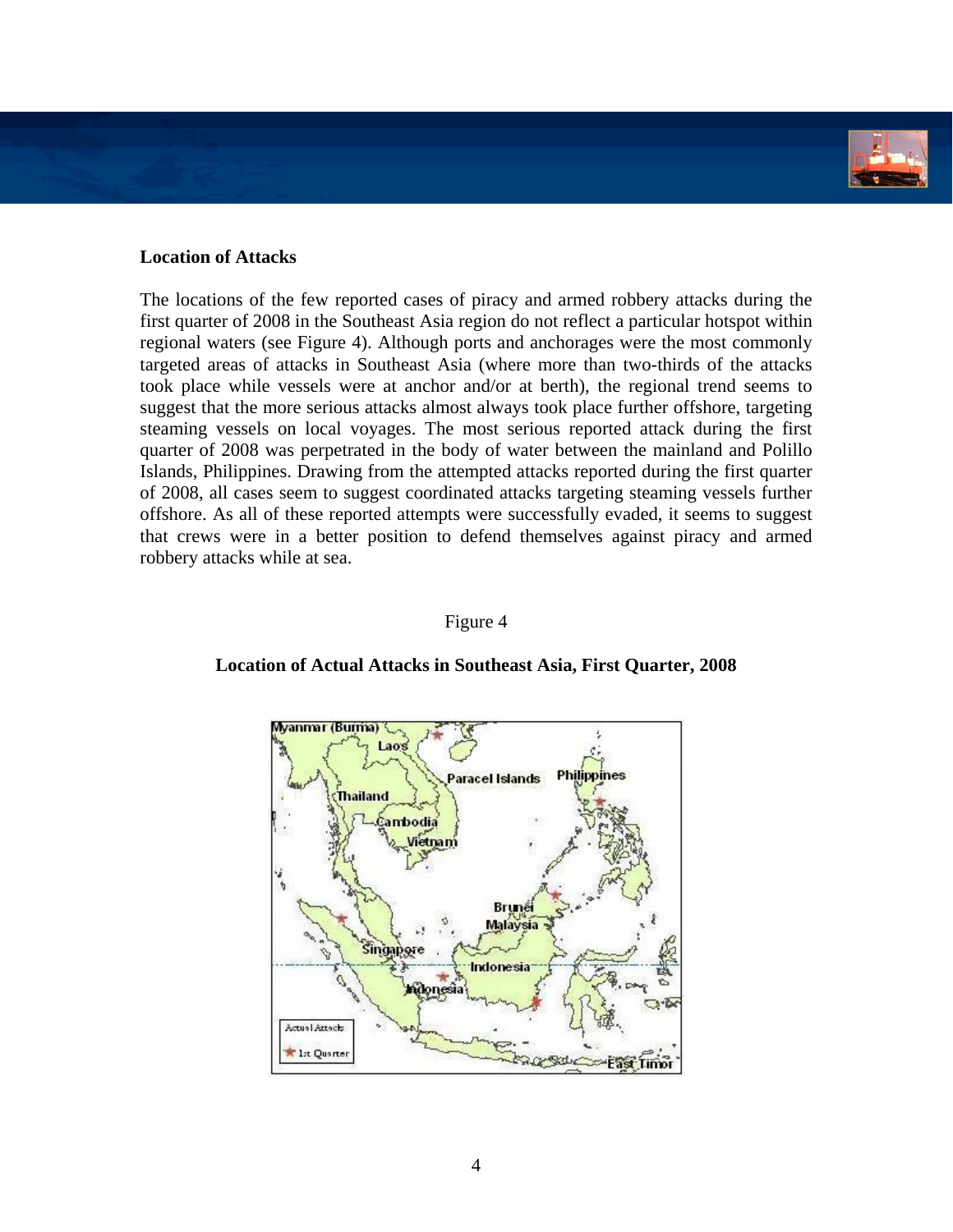

## **Types of Vessels**

While tankers were the primary targets in Southeast Asia in 2007, vessels targeted during the first quarter of 2008 were varied (see Figure 5). As most of the reported actual attacks were theft and robbery cases while the vessels were at anchor or at berth, the targets were most likely those that were engaged in the lowest level of security measures onboard. A passenger boat was the target of the only violent boarding incident during the first quarter of 2008. Most of these attempted attacks were targeted at bulk carries and tankers of sorts. Fortunately, these targets were vigilant and were able to engage in a high level of security measures to avoid potential attacks.

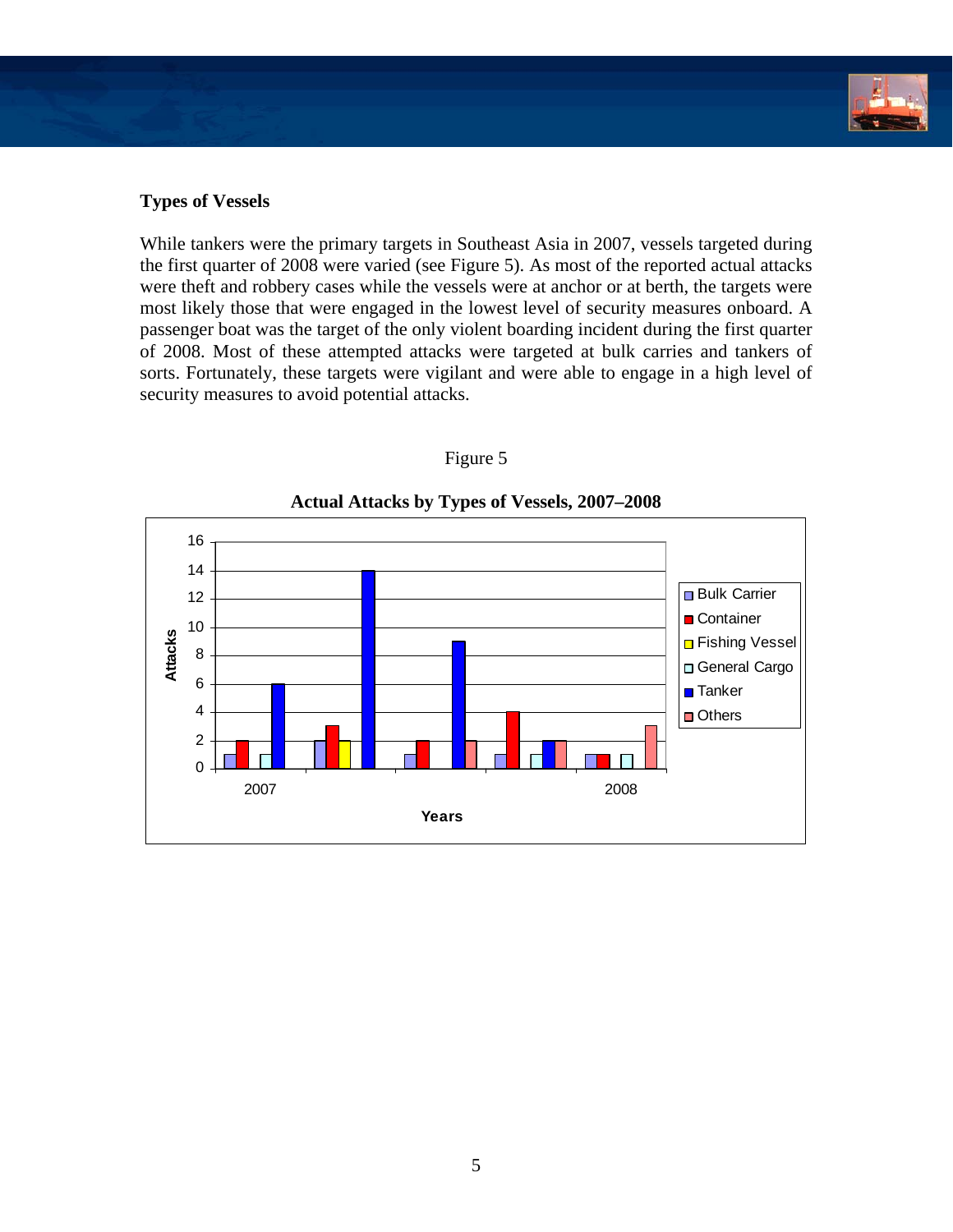

## **South China Sea**

Figure 6 shows the location of actual attacks at or within the vicinity of the South China Sea. There has been no actual piracy or armed-robbery attack being reported in the South China Sea during the first quarter in the last five years (see Figure 7). As most of the cases that took place during the first quarter of 2008 were in fact perpetrated within the vicinity of ports and/or anchorages, it shall be highlighted that two of the five attempted attacks in the region took place within the waters of the South China Sea.

## Figure 6



## **Location of Attacks in the South China Sea, First Quarter, 2008**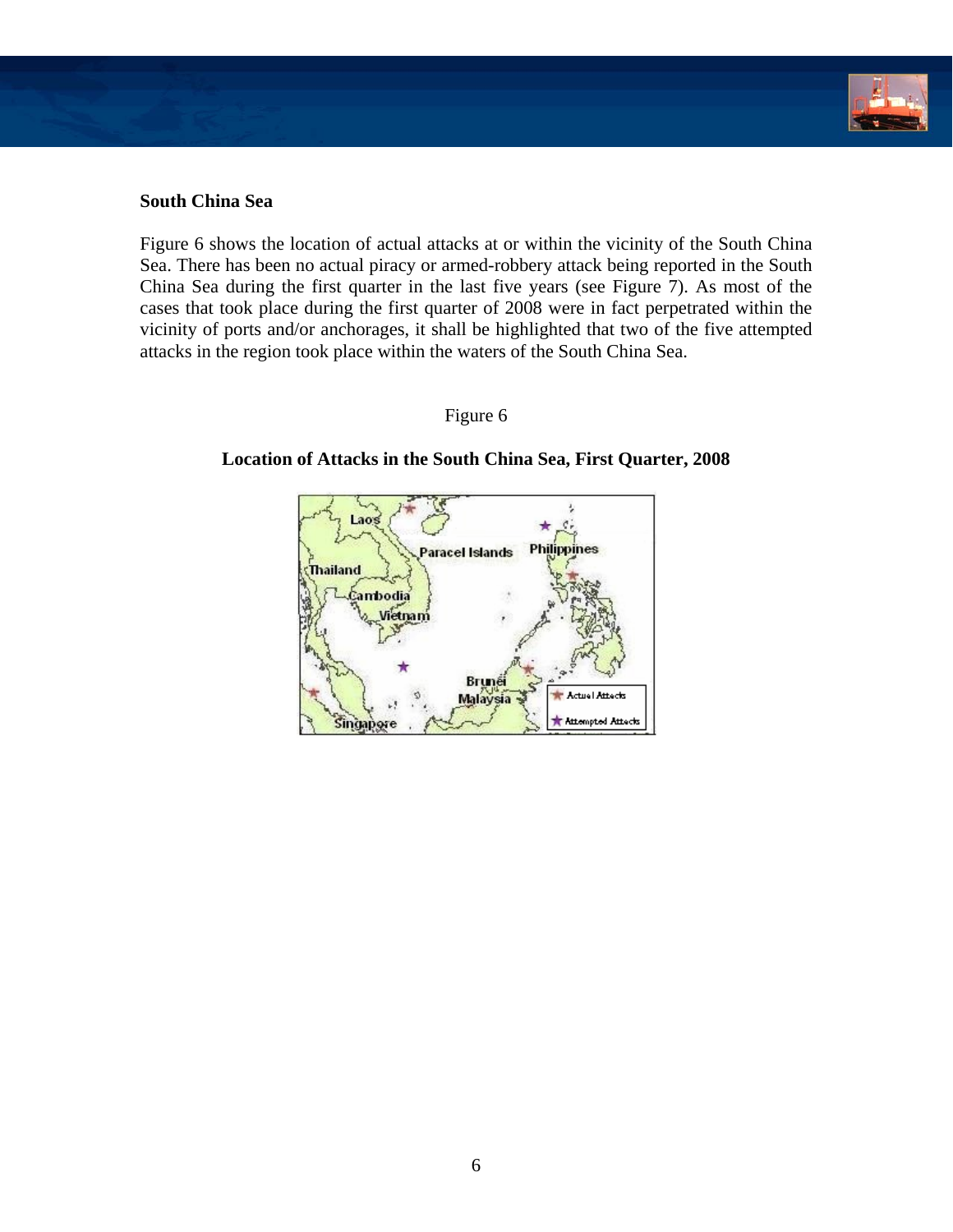**CONTRACTOR** 





**Types of Actual Attacks in the Vicinity of the South China Sea, 2003–2008**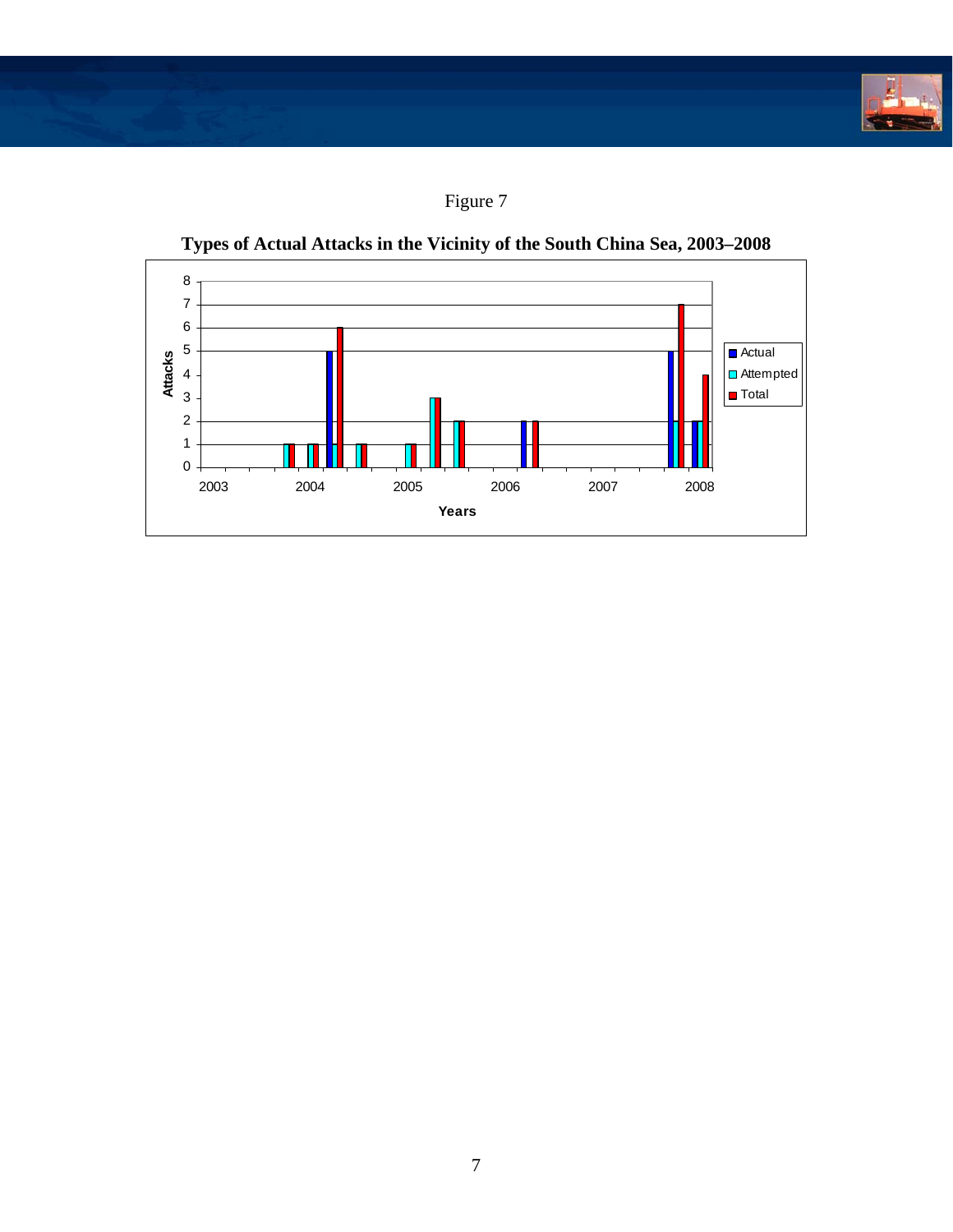

### **Malacca and Singapore Straits**

There were only three reported cases of piracy and armed-robbery attacks in the Malacca and Singapore Straits during the first quarter of 2008, and only one was an actual attack (see Figure 8). A chemical tanker was boarded at Belawan Port, Indonesia. Similar to the first quarter of 2007, the Malacca and Singapore Straits recorded one of the lowest numbers of piracy and arm-robbery attacks in Southeast Asia during the first quarter of 2008. However, these figures are not reflective of the occasional peak in the number of attacks that often take place during the second quarter of each year (see Figure 9).

### Figure 8



**Location of Attacks in the Malacca and Singapore Straits, First Quarter, 2008**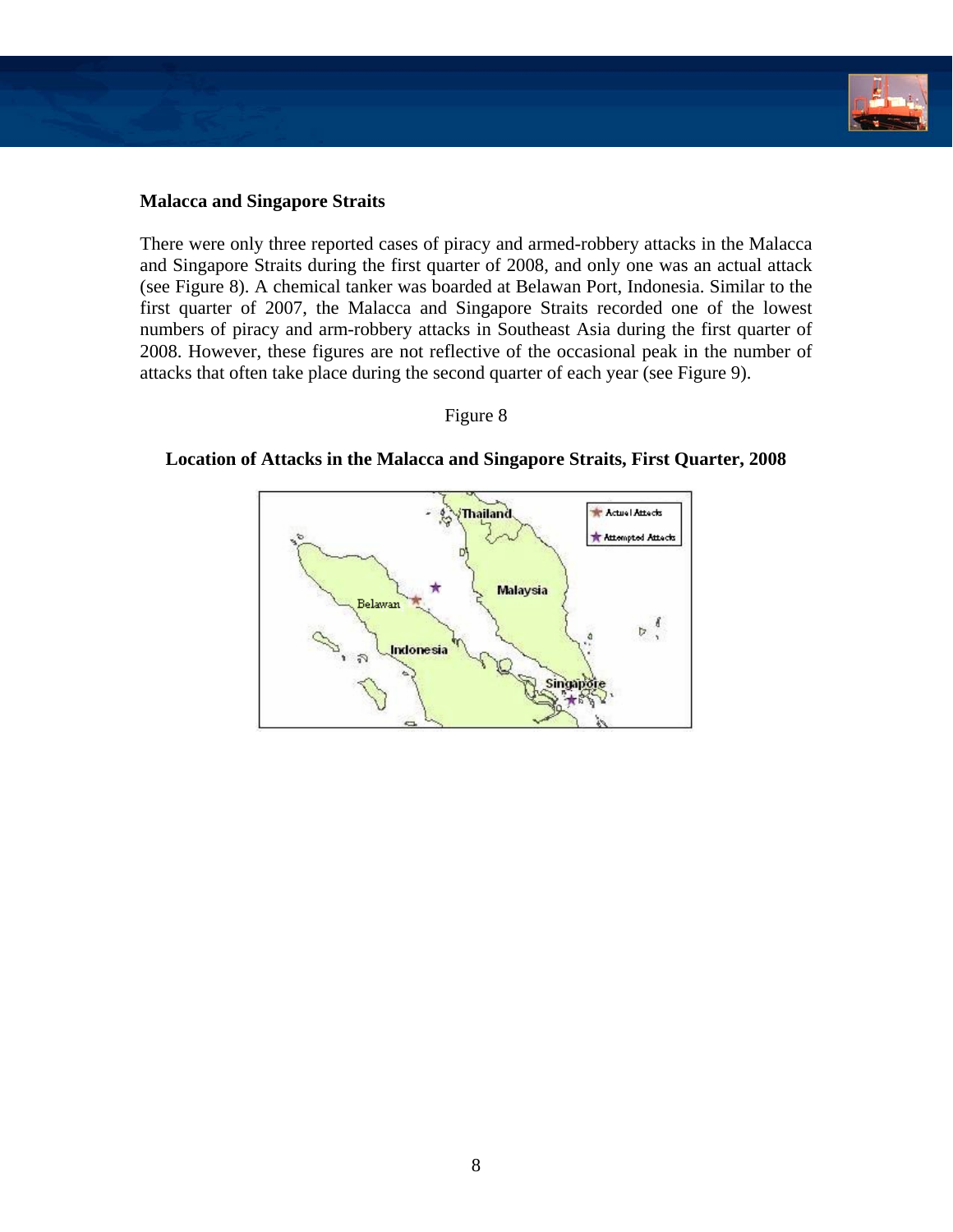

Figure 9



**Quarterly Trend in the Malacca and Singapore Straits, 2003–2008**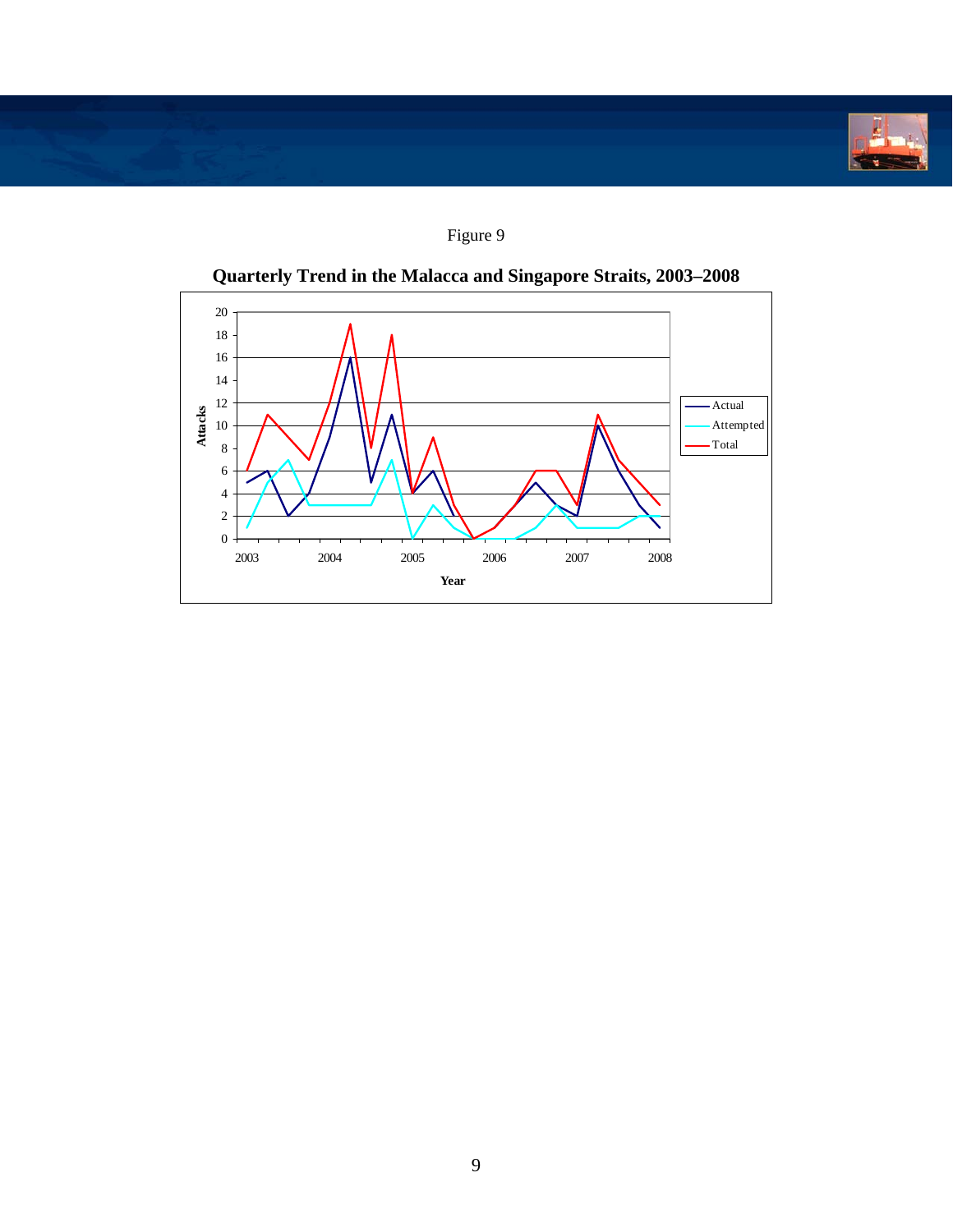

## **Indonesia**

**Attacks**

Half of the total number of actual attacks in the Southeast Asian region took place within Indonesian waters. The first quarter of 2008 recorded three actual attacks being committed within Indonesia's jurisdiction (see Figure 10). Despite the figures recorded during second quarter of 2007, there have been significantly fewer reported cases in the Makassar Strait since the second quarter of 2006. The figures of the first quarter once again highlight that Indonesian ports and anchorages remain the weakest link within a region that is prone to armed-robbery and piracy activities.

Apart from the one reported incident in Belawan Port along the Malacca Strait, Figure 11 shows the location of two other actual attacks perpetrated within Indonesian waters. As previously mentioned, the type of vessels targeted in the region varied, and cases reported in Indonesia reflected that trend. A bulk carrier was attacked at the Pulau Laut anchorage while a tug was attacked when it was steaming in the vicinity of the Karimata Strait.

Figure 10

## **Trends of Attacks, 2006–2008**

**Year**



Figure 11

### **Location of Actual Attacks in Indonesia, First Quarter, 2008**